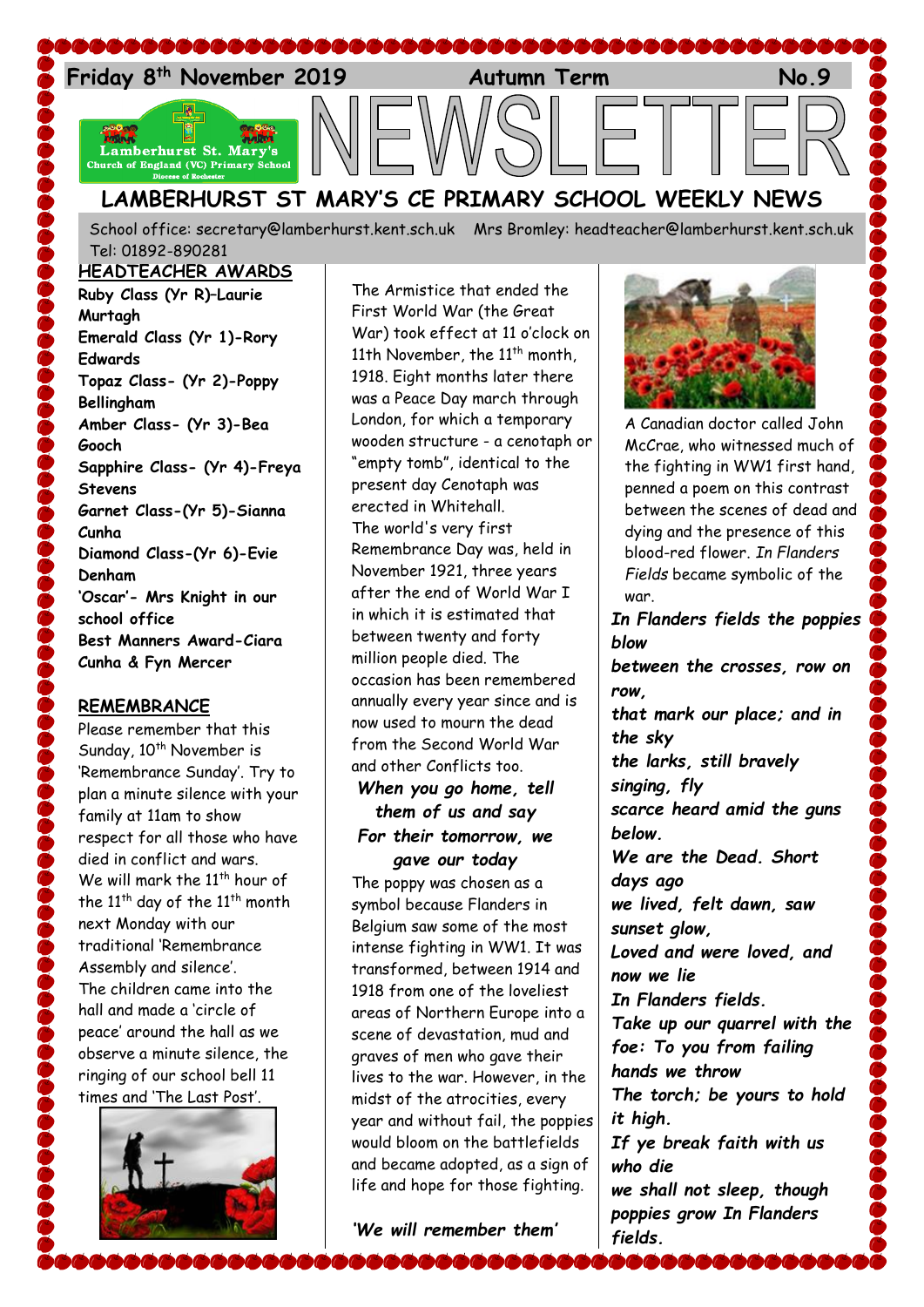# **PTA FILM NIGHT**

The next PTA event for our pupils is Film Night with Party food, popcorn, PJ's & pillows! On Thurs 21st Nov 4:30pm - 6.30pm in the School Hall (Football Club and Dance Club pupils will go straight from their club. There will be no more 'Cross over clubs' and only pupils who are already booked into Football and Dance Clubs may attend these clubs-we are sorry but it will not be possible to book into these clubs as a 'one off'. All current Lamberhurst St Mary's children are warmly invited.

## **DOLCE COMPETITION**

Create an A4 snowman picture using paint, crayons or chalk (Please do not use glitter or cotton wool). Write your name, age and school on the back and hand in your picture to the school office by Fri 22<sup>nd</sup> Nov. The two best entries will be sent to the Dolce Catering head office and a nationwide winner, announced on 2nd Dec. Winning prize-a Nintendo Switch!

# **GIRLS FOOTBALL**

Wadhurst Junior Football Club has started "Girls" football training every Wednesday 5-6pm at Uplands Sports Centre, Wadhurst, coached by Ex England and Chelsea player Ellie Baxter & Semi-pro player Lewis 'Luca' Unwin. £5 per session. 07581876768 www.wadhurstjfc.hitsfootball.com **STARTING SCHOOL**  'BBC Bitesize', 'Starting Primary School', is an online resource

packed with advice and guidance around applying for school, preparing a child to start school and supporting them during the early days of school life including toilet training, a good sleep routine, emotional & social skill like making friends and taking turns.

www.bbc.co.uk/bitesize/collection s/starting-primary-school/1

,,,,,,,,,,,,

#### **COCOCOCO CHILDREN'S THERAPIES WEBSITE LAUNCH!**

The Children's Therapies Service is pleased to launch their new website

https://www.kentcht.nhs.uk/chil drens-therapies-the-pod . Here you will find a wealth of information in relation to Physiotherapy, Occupational Therapy and Speech and Language Therapy including information leaflets, videos and links to national websites. Within the speech and language therapy section information covers a range of clinical areas such as early-years language, school-age language, speech, hearing impairment, fluency, ASD, voice etc. You also will find video clips such as SLTphonological awareness, minimal pairs, supporting fluency etc, Occupational Therapy e.g. dressing, using a knife and fork, Physiotherapy e.g. core stability / building strength. We hope that parents will find the website helpful to access information and advice. The NHS team are keen to hear what parents think and what else you would like to see on the site, so if you have any feedback or ideas please let them know: anita.hill6@nhs.net Parents may also find it helpful to look at the Community Paediatrics webpage, which provides lots of information about the ASD pathway (https://www.kentcht.nhs.uk/ser vice/community-paediatrics).

# *Today you will also receive in school bags:*

PTA Film Night Flyer, Dolce competition flyer, Christmas Production ticket booking form & Families Magazine *PLEASE REMEMBER TO WEAR A POPPY TO SCHOOL ON MONDAY OR BRING A COIN TO BUY ONE*

## **COOC ANTI-BULLYING SURVEY**

As a school, we take the wellbeing, behaviour, safety and happiness of our pupils very seriously.

Whilst we acknowledge that children do fall out with each other and can be unkind to each other, we do not tolerate bullying.

The school promotes a '3Tells' policy and children are taught and encouraged to use this strategy to practice keeping themselves safe and happy and to help others around them too.

### **THE 3 TELLS**

 $1<sup>st</sup>$  Tell ~ If someone says or does something unkind or hurtful towards you…..tell them that you don't like and it makes you sad/unhappy/it hurts

2<sup>nd</sup> Tell ~ If it happens again on the same day, next day, next week or maybe even longer….remind them that you don't like it and say that if it happens again you will tell a grown up so that they can help

 $3^{\text{rd}}$  Tell ~ If it happens a 3<sup>rd</sup> time or if the 1<sup>st</sup>/2<sup>nd</sup> time really worries or upsets you….go straight to an adult at school and ask them for help.

It is very difficult for staff to follow up on situations if the children do not tell someone straight away but instead just take their worry home. Timely and appropriate intervention are the key.

We also promote the Safe at School Anti-Bullying Survey, which has been running for over a decade. It is crucial that the voices of children are 'heard' and their experiences are 'shared' so that all schools right across Kent can continue to take positive steps to promote good behaviour.